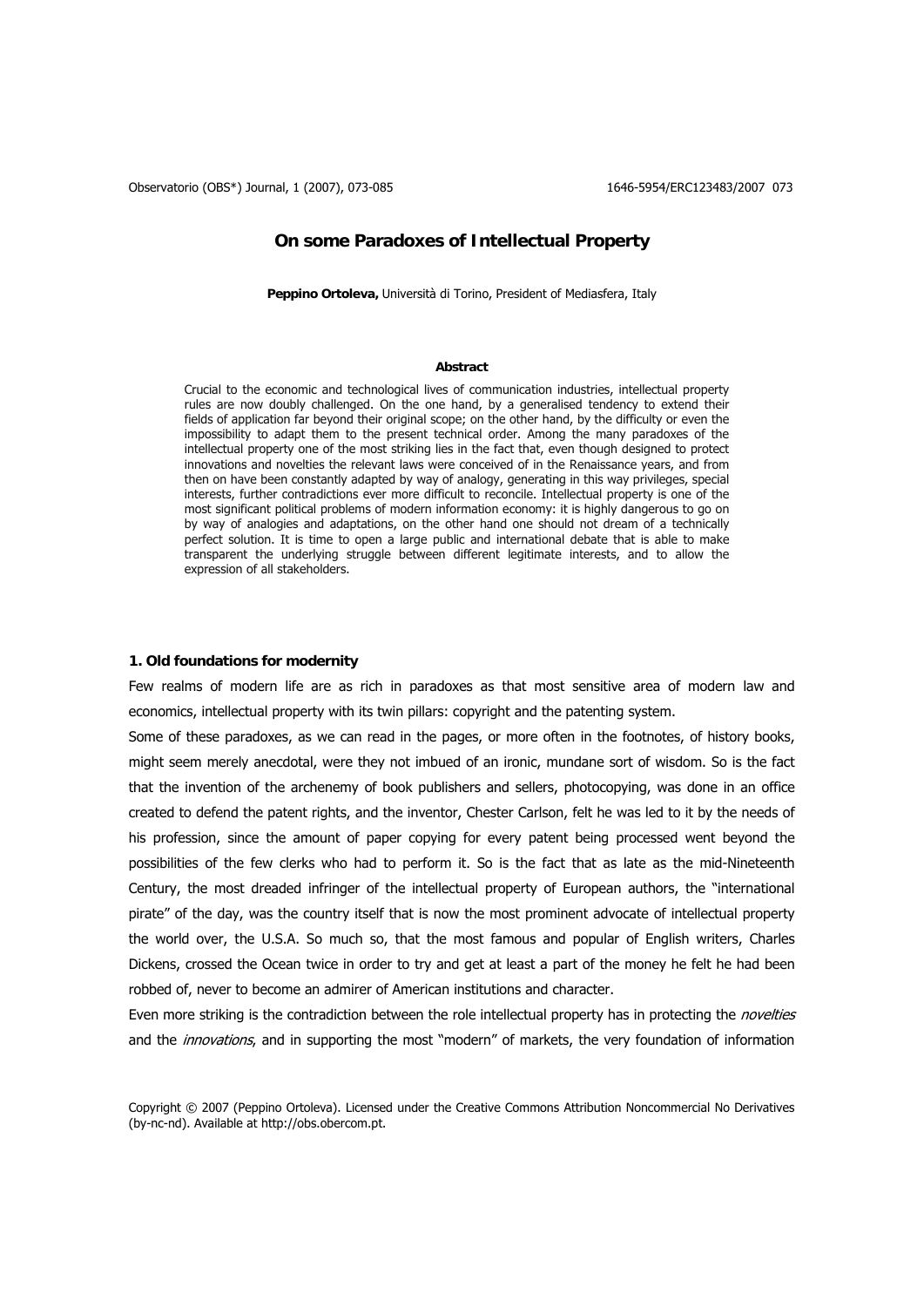economics, the selling and buying of ideas; and the pre-modern foundations of its legal institutions. Both patent and copyright releases are bound to be applicable, in fact, only to something new. Be it a process or a product, a novel or a song, a videogame or a computer program, it has to be original, never before published; and it has to be recent: intellectual property has always been accompanied by expiring terms, even though one of the strongest tendencies of our time is toward the prolonging, and even the *ad libitum* perpetuation, of their life. And the lobbies and pressure groups now at work for extension and stricter enforcement of these rules always insist, with some good reason, that they are absolutely vital for a "postindustrial" economy. But a very simple look to history demonstrates that their birth largely antedates the Industrial Revolution itself, and that the areas they now cover were not just unthought of by their conceivers: they were literally undreamable.

## **2. Born in the Renaissance: the patenting system**

The oldest decree in the area of patenting rights goes as far back as 1474: a norm of the Venetian Republic, created in order to stimulate technological innovation particularly in the area of ship and weapon building. The Arsenale or Arzanà was defined in old statutes as "il cuore dello Stato Veneto", the very heart of the Serenissima or, as it better loved to be called, "la Dominante". The decree defined the rules whereby the inventor could obtain an "open letter" attesting his right to be paid for the use of his ideas by those who intended to imitate him. Patens, hence the English patent is the Latin word for public, open to all looks; brevis, whence the Italian *brevetto*, the French *brevet*, is a Latin word for letter. Patent is an old system, born in what was probably at the time the most advanced technical center of the West, but born much before proper industrialism anyway, and gradually extended to the Western states under the pressure not so much of single inventors, as of the Guilds.

Traditionally, the power of the artisan societies in European cities had been granted for centuries by a system of secrecy, whereby every Guild could ask the apprentice being initiated to become a full craftsman an oath of silence on the techniques of the trade. Violators were punished with the expulsion from the society (equivalent to barring them from any qualified work) and in many cases in harsher ways, up to flogging and even death. With the gradual erosion of the *ancien règime* and its system of quasi-castal social strata, the Guilds lost part of their power on their members, due also to the diffusion of the press and of technical literature. Secrets were now largely divulged and undefensible, and patent laws could become a good way for an artisan group to preserve at least for a period of time the property of the processes and improvements it had introduced upon tradition. The case of Germany, a largely urbanized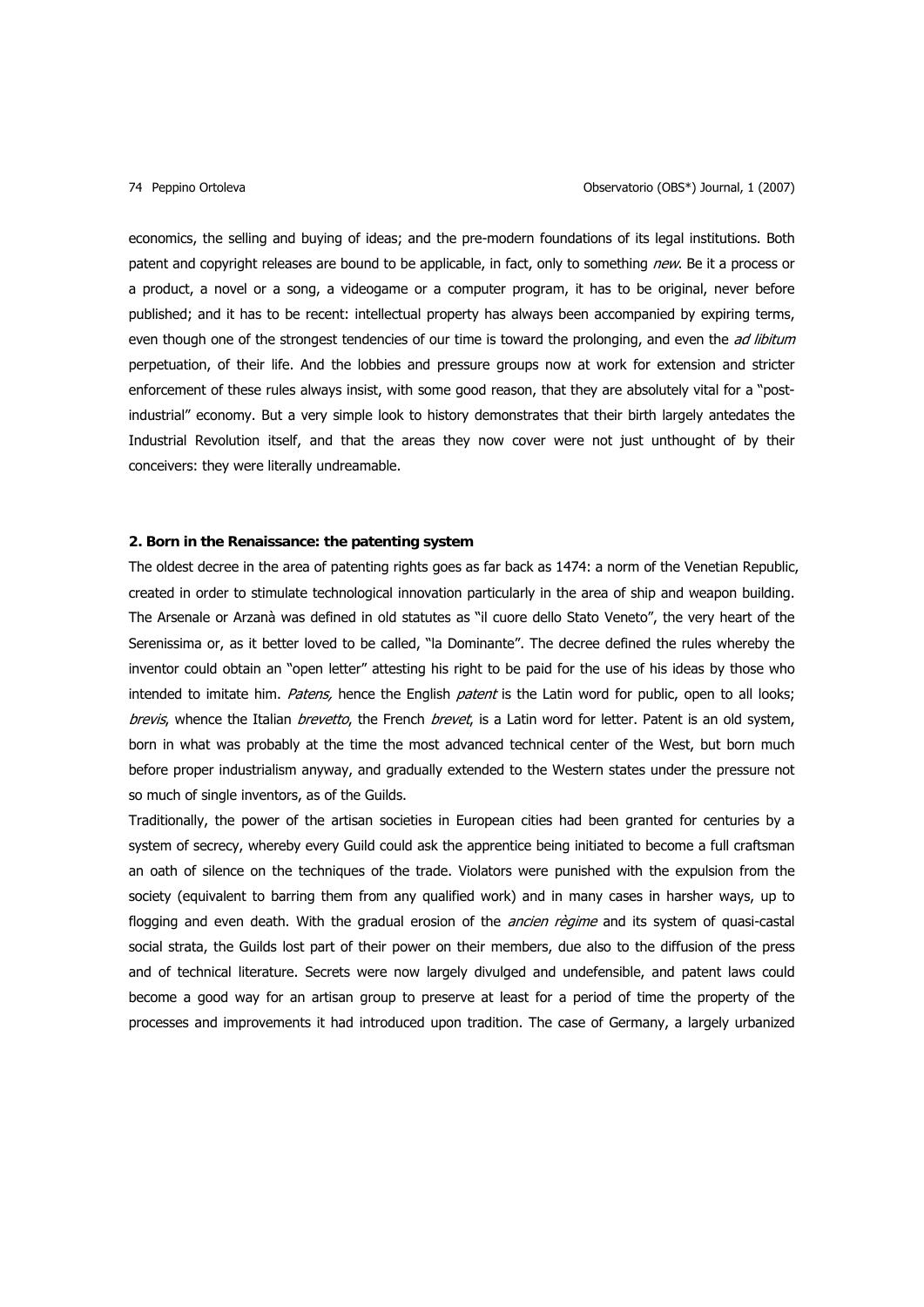country, and a relative latecomer in industrialisation, where the power of Guilds was still strong at mid-Nineteenth Century, when industrialism was just starting, is a good illustration of this passage.

So pre-modern was considered, in fact, the patenting system, that at the time not a few liberal economists, supporters of the new industrialist class, felt its time was past, that it was a pure relic of the *ancien règime*.

At the time of the movement toward the German unification, the then prevailing free trade lobby considered all patent law a remainder of old and obsolete privileges, therefore as a brake to the expansion of an open market. Therefore, the Prussian Ministry of Trade circulated a document, which invited the Chamber of Commerce of the country to consider the possibility of a total abolition of patents. The Prussian law was in fact inadequate, since it provided a protection of only three years, and left it totally to the will of the political and bureaucratic powers whether to acknowledge it or not. /It took me and those who shared my positions more than ten years and a lot of discussions to convince the free-traders that a modern patent law is in the best interest of an open market. The temporary monopoly it gives to the inventor is an award for immediate publication of the invention, which in turn permits new ideas to be born from it, to benefit the general public and to be applicable in different areas.

The terse prose of Werner von Siemens autobiography (Lebenserinnerungen, originally written between 1889 and 1891) explains well the dilemma facing the founding fathers, not so much of the original industrial era, but of the Second Industrial Revolution of the late Nineteenth Century, founded on science and technical innovation more than on the simple use of machines plus underpaid labor: was an old legal system, based on temporary monopoly, still adequate to the new stage in economy? Siemens' answer was positive, based partly on his own personal interest and partly on sound economic reasons; but it was not obvious, nor without less luminous sides than he conceded.

The developments of the "science based industries" a few years later, in Germany like in the United States, would demonstrate that trusts founded on patent control could easily control prices and at least in some cases use their patents and their superior economic power as an obstacle to real innovation. To quote just one well-known American example, this was the case of the opposition of the established radio industry to FM invented by Edwin Armstrong. For more than a decade the development of the new (and in many ways superior) technology was retarded, later the rights of its inventor were contested with long and costly legal controversies, until Armstrong committed suicide.

Born as an "award" to the inventor, the patent was becoming an instrument of the corporation. Does the "Third Industrial Revolution" of the computer age still require the use of the classic patent system, which in the meantime has been extended to fields as far from von Siemens' mind (not to speak of the Venetian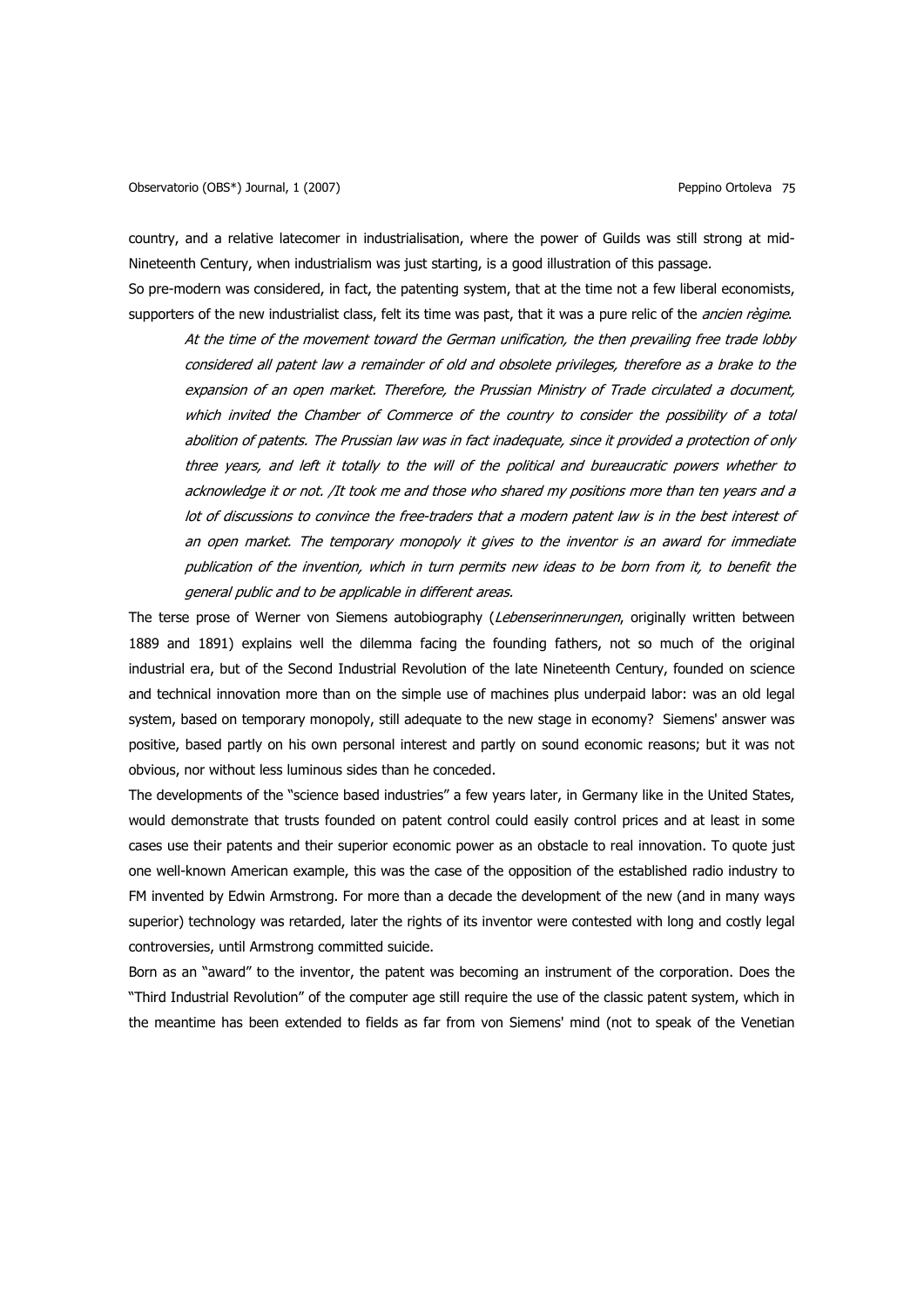Republic) as human genome? Or do we need a new legal way to reward (or to award, in Siemens' words) the inventor?

## **3. Property right or personal right? Authors, publishers and copying**

The origins of the other pillar of intellectual property, the author's and publisher's right to control the exploitation of his texts or music, go also back to the pre-industrial era, even though they are less easy to trace than those of the patenting system. In fact we tend to refer to *copyright* and to *authors' rights* as if they were one and the same thing; but they belong to distinct traditions and different conceptual frameworks; even though they have progressively tended to converge, this never happened entirely.

The *copyright*, as the word itself would make clear if we cared to think of it, is the exclusive right to making copies, or having copies made, of a text. It is the power to control a very material process, whereby a single manuscript becomes a saleable commodity, and its origins even predate the printing press, going back to the first book revolution in the XII century, when the establishment of the Universities in places like Paris and Oxford, Bologna and Padova, brought along the birth of the new profession of the *stationarii*, whence the English "stationers", small establishment dedicated to the manual copying of handbooks and lecture transcripts. In this condition, between the author and the copier-stationarius it was relatively easy to resolve every question in the terms of a pure private transaction. With the development of the press, the problem became more serious and more complicated: the new technology made the diffusion of texts easier and less expensive, and this implied both political and economic consequences. Private negotiation was no more sufficient, and a public regulation was felt to be imperative. Let us follow the developments in the English Kingdom, whose influence was bound to be enormous also thanks to its extension to the United States.

The first stage was the definition of the "copy right", that is, the sole right of copying books, as a privilege of the Stationers, who were then becoming the forerunners of the modern publishing industry: no more sheer printers, more and more entrepreneurs of the book. By a provision of 1556, any author or citizen wanting to publish a book had to address a member of their guild, the London Company of Stationers (acting in fact all over Britain), who were in turn responsible to the King of the non-blasphemous and nonseditious content of their publications. The Protestants' battle for the freedom of the press, famously advocated by John Milton in Aeropagitica (1648), led to the termination of any legal control of publishing, including the guild's monopoly. Modern copyright was then introduced in 1710, as part of the laws known as the Statute of Anne: it was now defined as a privilege of the author, who could transfer it by way of contract to whomever he thought fit: a peculiar form of property, since it invested more a potential than a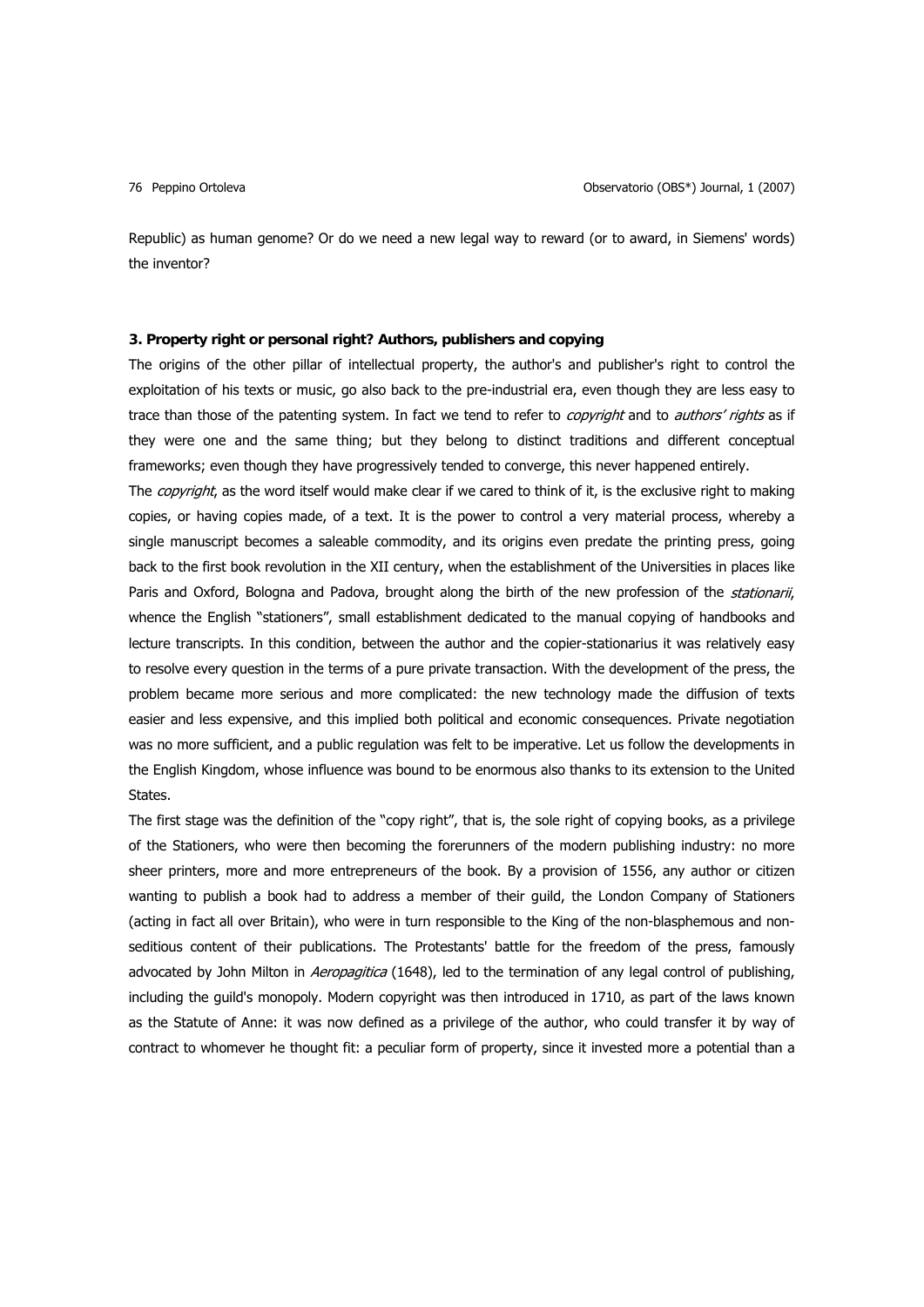real object (a book waiting to be published), but property nevertheless. In fact it was the ground of the negotiation between the two subjects involved, the author and the publisher. And it became the private complement to that most public of all citizens' rights, the freedom of the press.

The Anglo-Saxon paradigm of author's right is not the only one, however. A different model emerged gradually in Continental Europe, for the rewarding of theatrical authors, literates and musicians: an authors' right implying the control of the publishing, but also of the staging, of their work. The forerunner was once again a Venetian statute (1603), Venice being among other things the printing center of Southern Europe and easily the city richest in theatres and musical institutions all over the continent. But it was in the French Revolution, in 1791, that le droit d'auteur was born in its modern form: not as a monopoly or a property, but as one of the *droits de l'homme et du citoyen*. The author was proclaimed to have the exclusive control over his (or her, since the *droits des femmes* found at the time their earliest advocates) creation: a control including not only the economic entitlement to sell the publishing rights but also the "moral" and unsellable right to the integrity of his/her recognition as author, and to the integrity of the text. The *depot legal*, the duty of the author and publisher to deposit a copy free of charge of their work in the Public Library system, which developed from Napoleonic laws, was to become the counterpart of the author's right, making the book open to consulting for the benefit of the general public and setting a secure precedent for any future controversies over plagiarism.

As we have seen, during the Eighteenth Century two different paradigms were born. The later developments of the publishing industry, born of the printers but even more of the booksellers, would ensure a *de facto* convergence. The real control of the work would depend both in the area influenced by Napoleonic legislation (that is, continental Western Europe) and in the Anglo-Saxon world, on the negotiating power of the author and of the publisher. Everywhere, only the best selling, and/or the politically powerful, authors would be able to impose their terms. Otherwise they would remain "slaves of the booksellers", in Voltaire's drastic definition, as great novelists like Balzac or Thackeray would implacably show in mid-Nineteenth century. But the difference was there: on the one hand a property, a purely economic right; on the other a citizen's, and even a human, right.

This difference has relevant consequences at least in two different areas:

- a. continental laws tie the legal life of the author's right to the material life of the author, setting a fixed term after his/her death (in order to extend the benefits to the immediate heirs) after which the right is extinguished and the text becomes part of "public domain". The duration of copyright in Anglo-Saxon systems is tied instead to a voluntary act, that of establishing and extending ("renewing") the right itself through an onerous legal procedure.
- b. continental laws, following the revolutionary principle, consider the author's right as a Janus-like,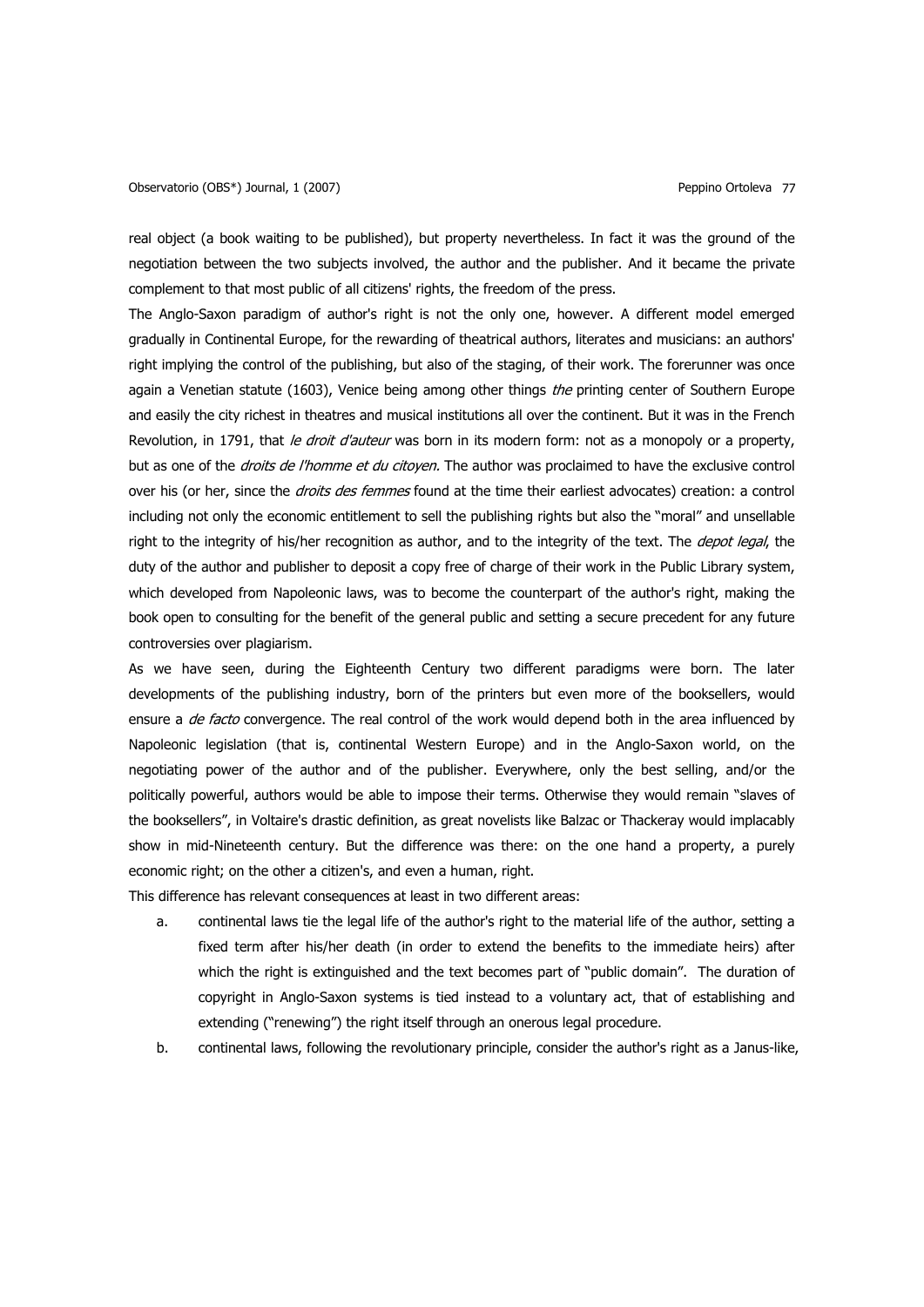double-faced asset, with a freely saleable and buyable property right and a *droit moral* which is always tied to the person of the author, or heirs. Anglo-Saxon laws as we have seen only speak of the economic right.

### **4. Years of challenges**

For two centuries, in a world where the book economic life was tied to national languages and therefore was largely fragmented along state borders, the coexistence of the two paradigms did not produce terrible problems. But then, three different processes came about that are an unending source of political legal problems (as a friend of mine says, deregulation and globalisation may have reduced the power of national legislators, but they have never impoverished lawyers):

- . the progressive extension of copyright and author's right to new areas, including film, fashion styles and computer software, that are in technological and also in cultural terms quite far away from the original fields of application;
- the globalisation of cultural markets, including the ones for which author's right was originally conceived;
- the convergence of different European countries, previously based on different models of intellectual property, into one unified political and legal system.

The last problem may seem relatively simpler, since the European Union is accustomed to complex negotiations in order to homogenize different, and in some cases diverging, legal traditions. In the case of intellectual property, though, the convergence is not at all simple, and is conditioned by powerful lobbies. This is demonstrated for instance by the general agreement on the German proposal on extending the duration of author's rights to the seventieth year after his/her death. In principle, it is a reinforcement of the continental tradition, albeit somewhat paradoxical, since after seventy years the benefits will probably go to second or even third generation "heirs". In fact, it has been strongly argued for by publishers and producers, who wanted a system more similar to the American one. The same goes for the passive acceptance in Western Europe of the American system of software copyright, which has introduced a previously unheard of "user's license". The negotiation between two different legal traditions is made more difficult by the variety and power of subjects who participate.

Moreover, in the new European Union we have to confront now *three* different paradigms: the continental and Anglo-Saxon ones we discussed at length, and a third one, governing the former Soviet Union and the Soviet area of influence since 1945: whereby copyright, of national or foreign authors, was not recognized, and the national authors were paid by the public in the form of a salary coming from national associations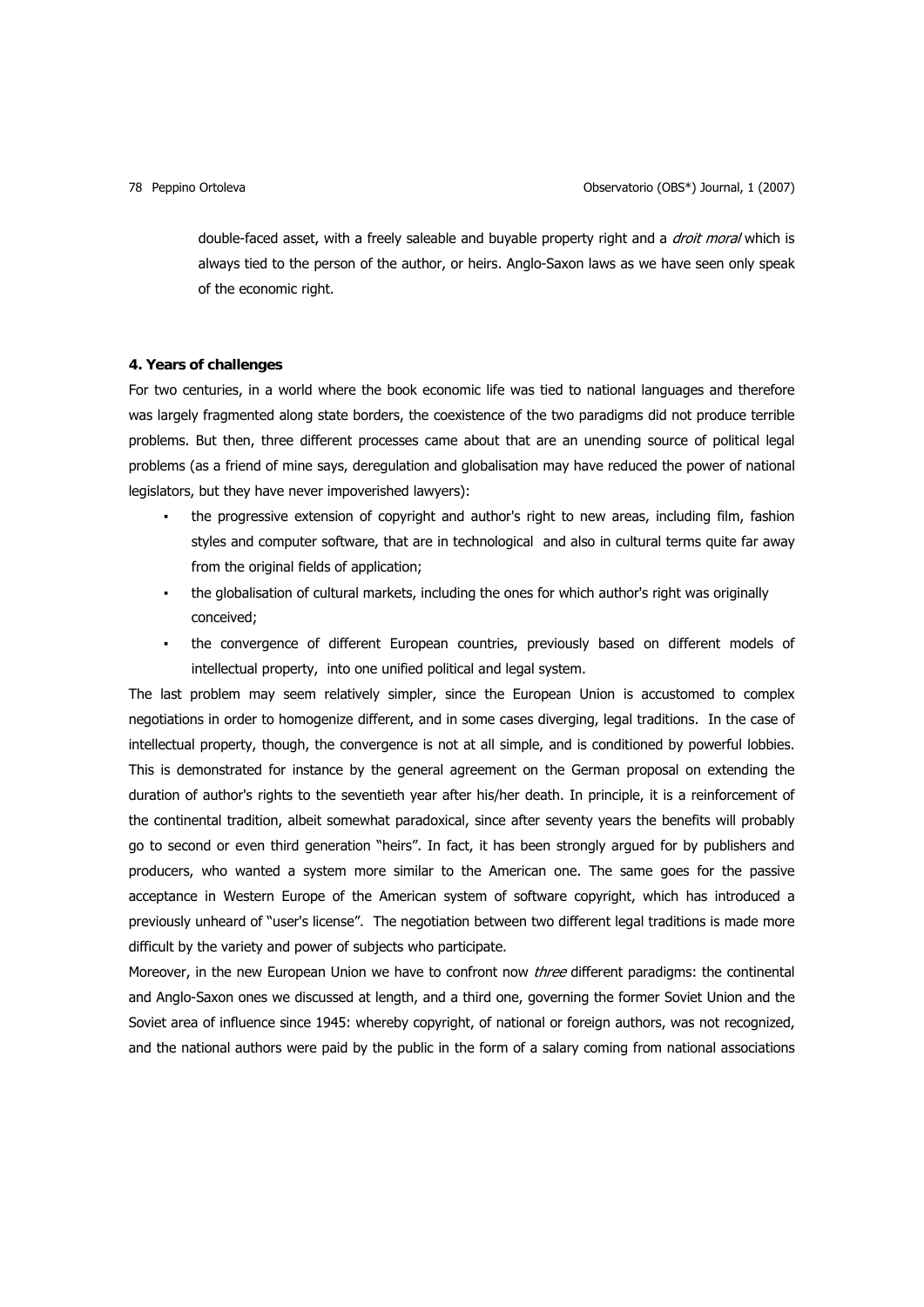("Unions") of writers, musicians, and so on. This alternative to the market system, which in fact not even the most Marxist-oriented of anti-copyright advocates care to support, has proved totally unviable. Instead of providing for a better and larger circulation of culture, as was its original, or at least its declared goal, it has brought about a tool of control on writers as the London stationers never would have dreamed of. The national unions of authors, their sole means of survival, have obviously become an arm of political hierarchies, dominated by people only nominally defined as writers or artists, and endowed with the power to include or exclude whomever they decide. With the death of the Soviet system, western laws have in fact been imported, more often from America than from Western Europe, but many problems still remain, generated by the resistance of entrenched interests, and by the general confusion of the new legal frames particularly in the Balkanic region.

The difficult choices confronting the European Union in the matter of intellectual property should be seen in a larger context. The pure speed of circulation of digitized "contents", be they words or sounds, graphics or applications, is at the same time a spur and a challenge to the big multinational multimedia enterprises. A spur, because they have become the dominant force in the cultural markets of almost all countries, and the need for an adaptation to local differences has been progressively reduced. But also a challenge, since copyright "infringements" in such a large and rapid market are becoming more and more difficult to prosecute. The consequence is as we have seen a strong pressure, on the part of American multinationals (that is, the only ones that really count, with the exceptions of Sony and of the nominally British News Corporation), for the generalization of American legal principles and even for concentrating the deciding power into the hands of American courts. A pressure that is difficult to resist, given not only the general supremacy of these corporations but also the large demand for their products, a demand that no theory of "cultural imperialism" can explain. The pure and simple extension of American principles by show of muscle, though, may not be as shrewd a move as it may seem. It certainly works in terms of immediate profits, but it fails to create the base for a solid and shared system of international intellectual property. This, in a situation dominated by growing contradictions: between national traditions and globalization; between old institutes and new processes; between the demand for deregulation and the need of artificial legal systems (like intellectual property rights) to let the market work. And between the growing reliance on intellectual property as the tool for a viable information economics and the more and more shaking material foundation for its enforcement, worse, for its existence.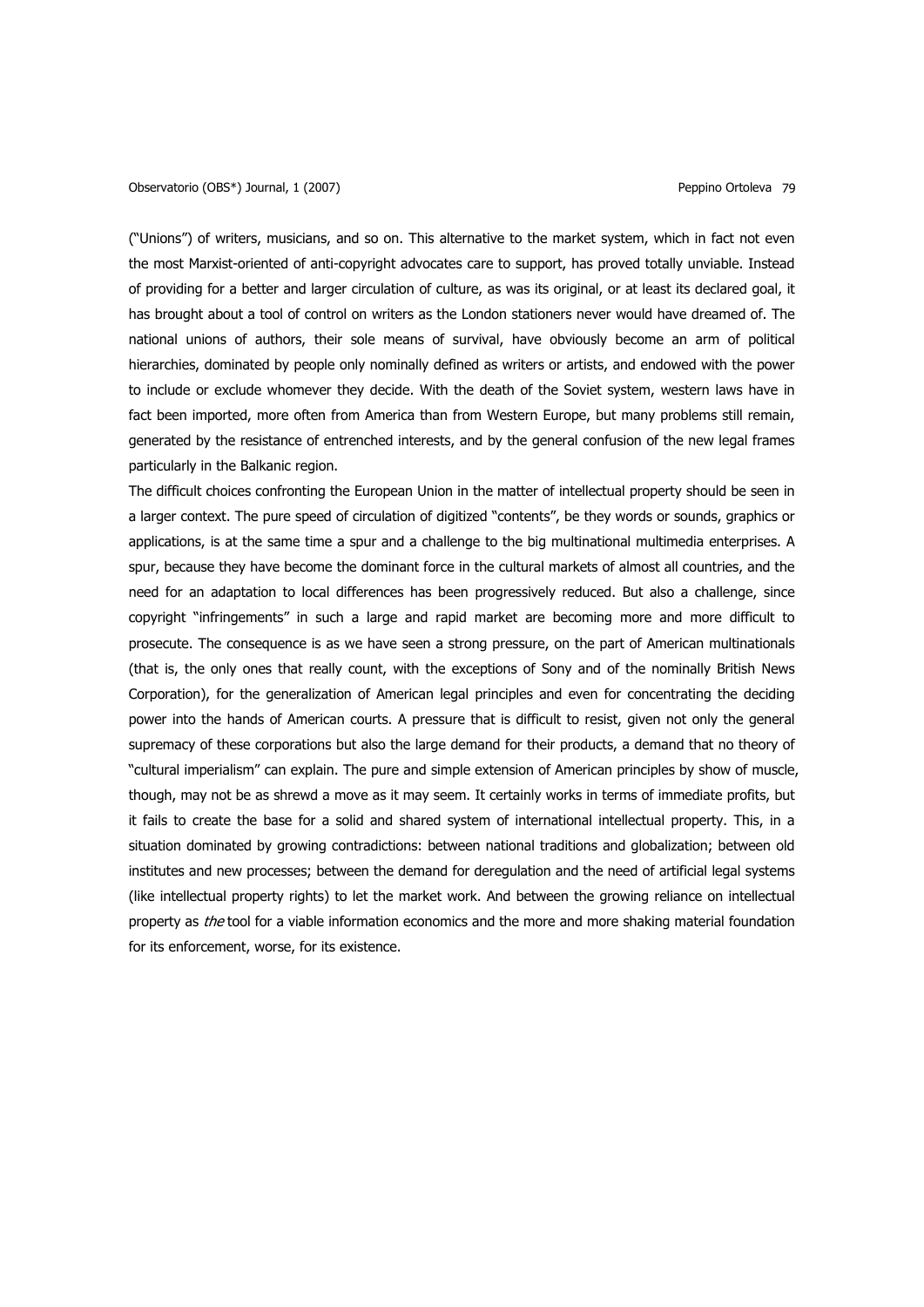# **5. Some problems with patenting**

We have so arrived to the most complicated of all paradoxes of intellectual properties: the tendency to extend their use to newer and newer areas, their duration to a longer and longer time, their application to a larger and larger geographical area, does not completely hide the rapid obsolescence of the concepts themselves on which they stand.

Let us start from the patenting system, which may seem, in the light of Siemens' enlightening words, the more solid of the twin pillars of intellectual property. The acceleration of scientific and technological innovation, so the prevailing argument goes, has not been obstacled in the last two centuries by patenting; one may argue about some strange cases (famously, the six hours delay of Elisha Gray's patent demand for telephone changed the history of telecommunications, favoring Alexander G. Bell's ideas over his plan for an American telegraph-telephone system), but in general patents have been a tool for spreading innovation while preserving the inventor's rights. Is it completely true? And is it still true?

As I said before, patents were conceived in order to reward the inventor, but they later became more generally a part of the power of corporations. This may have been in some cases beneficial, along the Twentieth Century, for instance with companies like, once again, the old Bell system encouraging high level research in order to ensure control not only over single inventions but also whole fields of potential innovations. In other cases it has been more controversial, favoring the resistance, through courts, to innovations the old-patent-holding corporations felt not ready to adopt, and/or their battle to ensure the control over innovations they had done little or nothing to promote. Radical critics like the Indian essayist Vandana Shiva even argue that patents, in the hands of profit thirsty pharmaceutical firms, may result in barring whole areas of the world from vital medicaments, an argument shared by less ideologically inclined writers like the noted spy-story master, John Le Carré, in a recent novel of his, The Constant Gardener, which has also become a successful motion picture.

We do not need to go into ethical issues, though, to raise issues about the patenting system and its longterm perspectives. In the last two decades, changes have come that are challenging the whole idea of the patenting. Many of them gave to do with a crucial factor, time. Patents work on the long, or at least in the middle, run: the process of paper (or computer) work required for patenting itself is time consuming, it may take weeks, months, and in case of legal controversies even years; the whole system is based on the idea that the economic results of an invention or innovation should come not all together, but in time, in the decades of duration of the patent.

We now confront a general acceleration in all relevant fields. The (pathological, in my opinion) turn toward "turbo-capitalism" is de-evaluating all long-term investments as opposed to more immediate, and immediately measurable, rewards. This may be just a stage in history, but even after the end of the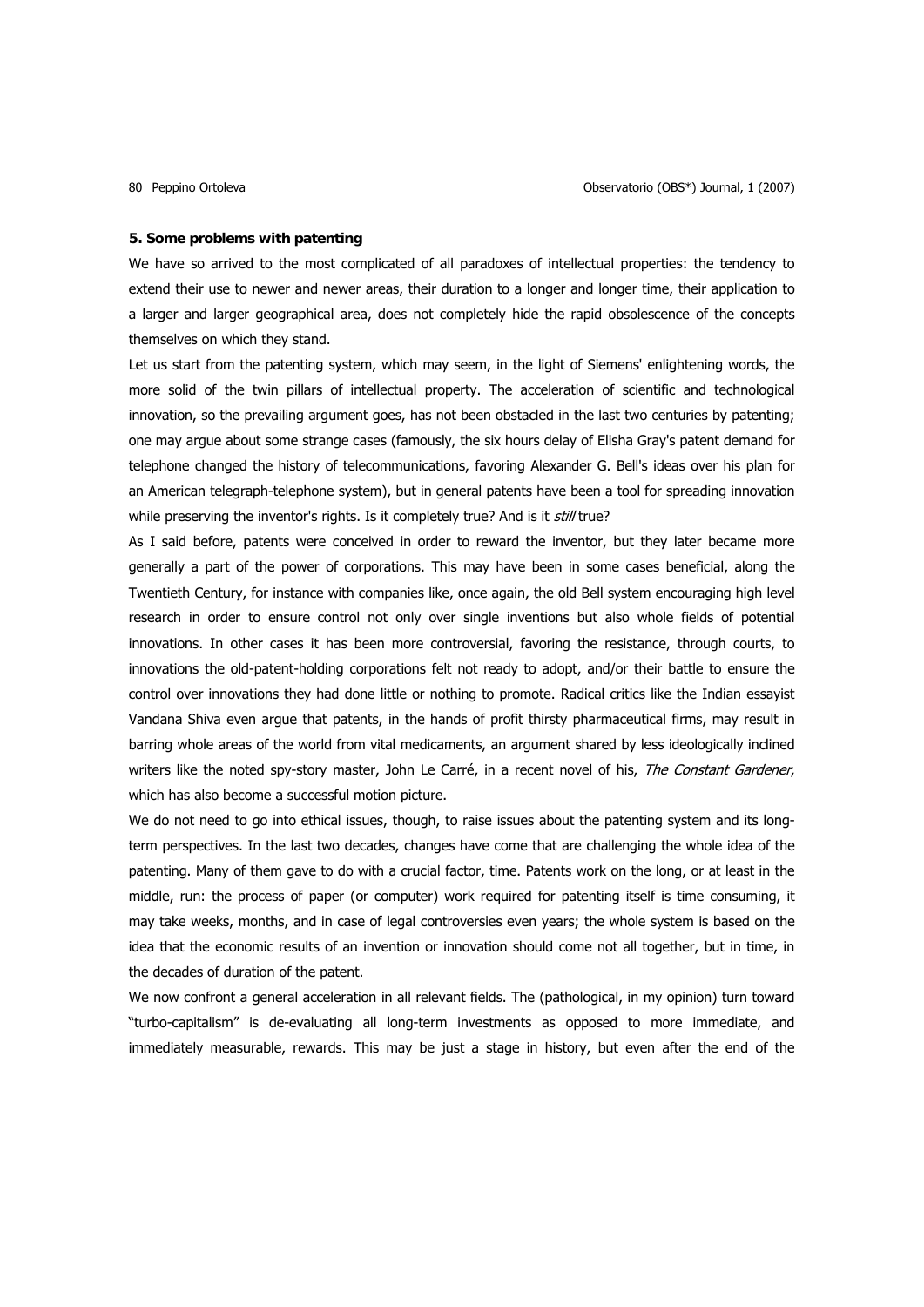dot.com bubble we do not see many signs of an end. What is more, the consumption of technological innovations per se has been enormously accelerated in the "Moore law" age of duplication of computing power every two years or less. In this situation, nobody can afford to wait years or decades to get the revenues of a (generally costly) innovation: they have to be visible in the earliest possible balance. So, even big companies that could shoulder relatively high risks and endure relatively long waiting periods, tend to exploit the inventions they have produced, or bought, as soon as possible, and are lead to patent them only when their real innovating values has been completely incorporated in their processes and products. They avoid making the inventions they own public, as the patenting system requires, until they are sure that this will not trouble the campaigns planned by their press-hawks and advertisers; and before they get ready to "go public", they tend to use that old and shady tool: secrecy, with its twin companions of spying and counter-spying. The large use of former Cold War professionals by "civilian" corporations, that in many cases is "legitimated" by their Defense contracts, is a clear sign, of a shift (a backward shift, in historical terms) from the public knowledge/private gains rule on which patenting is based to pure privatization of knowledge.

Patenting is not dying, though, nor becoming irrelevant. Only, its function is partially changing: from a legal defense of innovations to an ex post protection of those already introduced, and at least partially exploited. On the other hand, patenting is being extended beyond all boundaries that might have been conceived of even two generations ago, including strings of genetic code. Since frontiers between scientific "discoveries" and technical "applications", always shaky, are now totally porous, patenting is becoming a way of creating temporary monopolies on scientific breakthroughs, which in turn may obstacle, more than favor, innovation. To put it bluntly, the patenting system has become a mirror of the general contradictions of modern capitalism, with the unchecked power of worldwide corporations but at the same time the shortsightedness of a managerial class measuring its successes in terms of months. A more general attention to the longterm interests of the economy would require probably a reorganising of the system, in order to distinguish different layers of innovations (basic breakthroughs, innovations of generalized value, local ones), and to reward them differently in terms of duration of rights, of entitlements, of duties on the part of the patenters. It is not easy, also considering the intrinsic difficulty of distinguishing these levels even in principle; but the growing social concern over the use of research and patenting by the pharmaceutical industry may be just an early warning of the political problems, which will arise from a thoughtless continuation of the present system.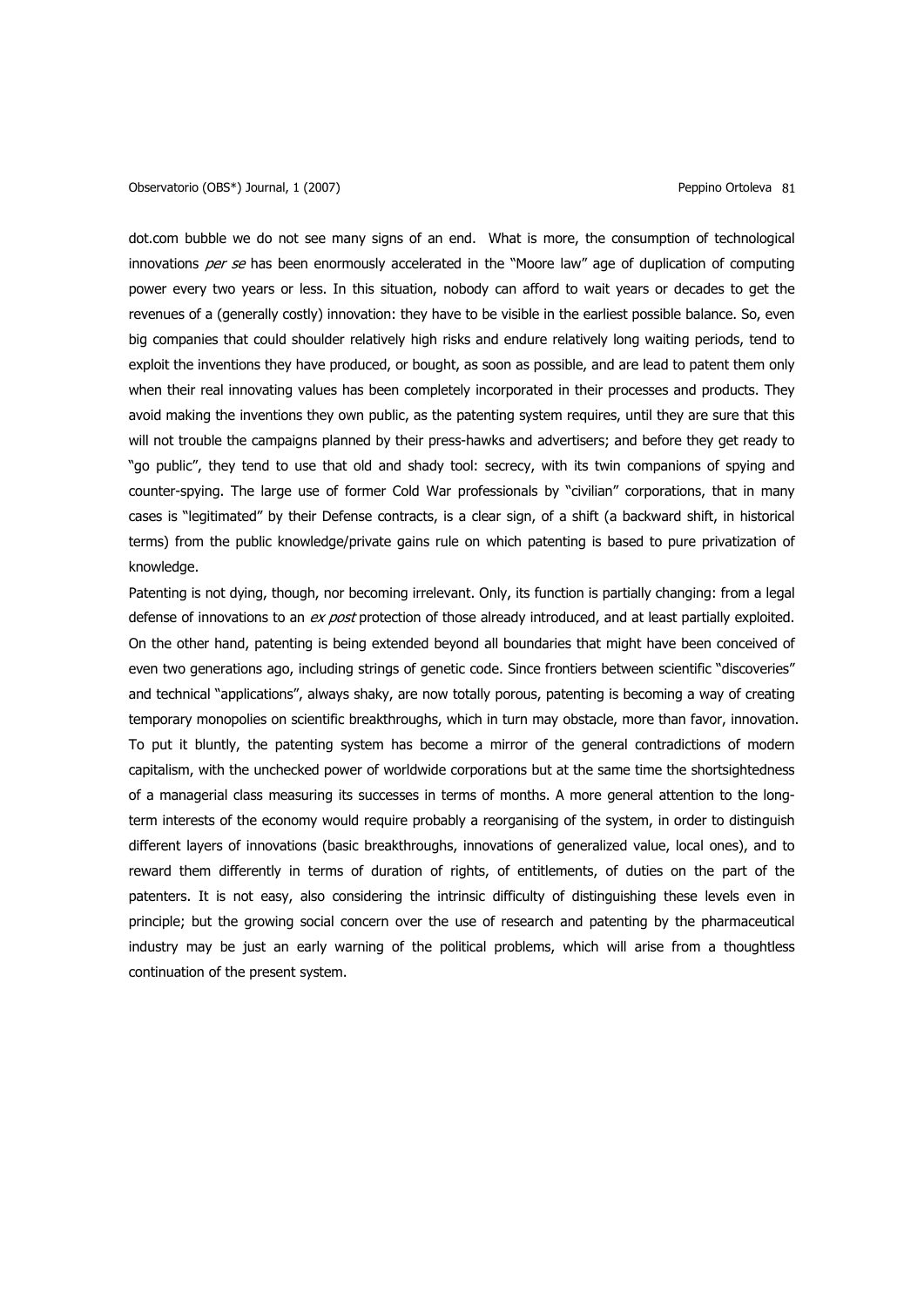### **6. Copying, from a commercial enterprise to a daily activity of everybody**

In the field of authors' rights we are confronted with even more complicated challenges. The biggest contradiction, as we have seen, arises from their growing application to newer and newer areas, as the act of "copying" (not just of imitating, but of technical reproducing, and now of "simulating") is being extended by computer related breakthroughs, and the fact that the same machine, the computer, is making the idea of controlling copying an obsolete idea from a technical point of view, however hard entertainment corporations may work to create "uncopiable" objects.

As the late I. De Sola Pool wrote more than two decades ago, the classic principle of copyright is founded on a basic technological assumption, typical of the printing press age: that a text may acquire an economic value, in general, only by the act of mechanically making a series of identical reproductions. The printing press so became an essential passage in the commercial life of culture, as in its political life, the moment in which the printer had to submit the book for authorization (imprimatur was the Latin formula, "let it be pressed"), or -later- for reading in public libraries, and had to ensure the consent of the writer by way of a contract. In the second half of the Twentieth Century the mechanical process of making copies has been first trivialized, by Xerox machines (the initial unwitting invention of an intellectual property clerk, as we saw) than literally made senseless.

Computing, wrote De Sola Pool, annihilates all difference between a supposedly unique "original" and copies: a computer file as we may know it by reading it even while we are writing, is in fact a copy of un unintelligible original, a string of code that we punch in while believing we are typing letters. Every time we "open" our file a new copy is born, every time anyone, including the author, puts in on paper, he/she is printing. The unceasing process of digitization is making it impossible, in fact, to define as crucial a passage, in the circulation of messages as printing (be it the printing of words on paper, of photos or movies on film, of sounds on disc) had been for ensuring the publisher's rights, and the authors' share of gain. One should figure out new ways.

The debate is now pretty confusing: some extreme liberal positions, disguised as radical or anarchic, tend to imagine a total suppression of copyright, but have never offered a credible alternative way to reward intellectual work; many more moderate authors prefer to find viable alternatives in the software market, with its relatively old idea of "shareware" (in fact, a form of voluntary payment), and the relatively new one of open source.

The trouble is,

a. that software is only a part, albeit the fastest growing, of the goods protected by copyright, and the very fact it may be copyrighted is, as we shall see in a second, an anomaly; is it really possible to think of open source for books or for records?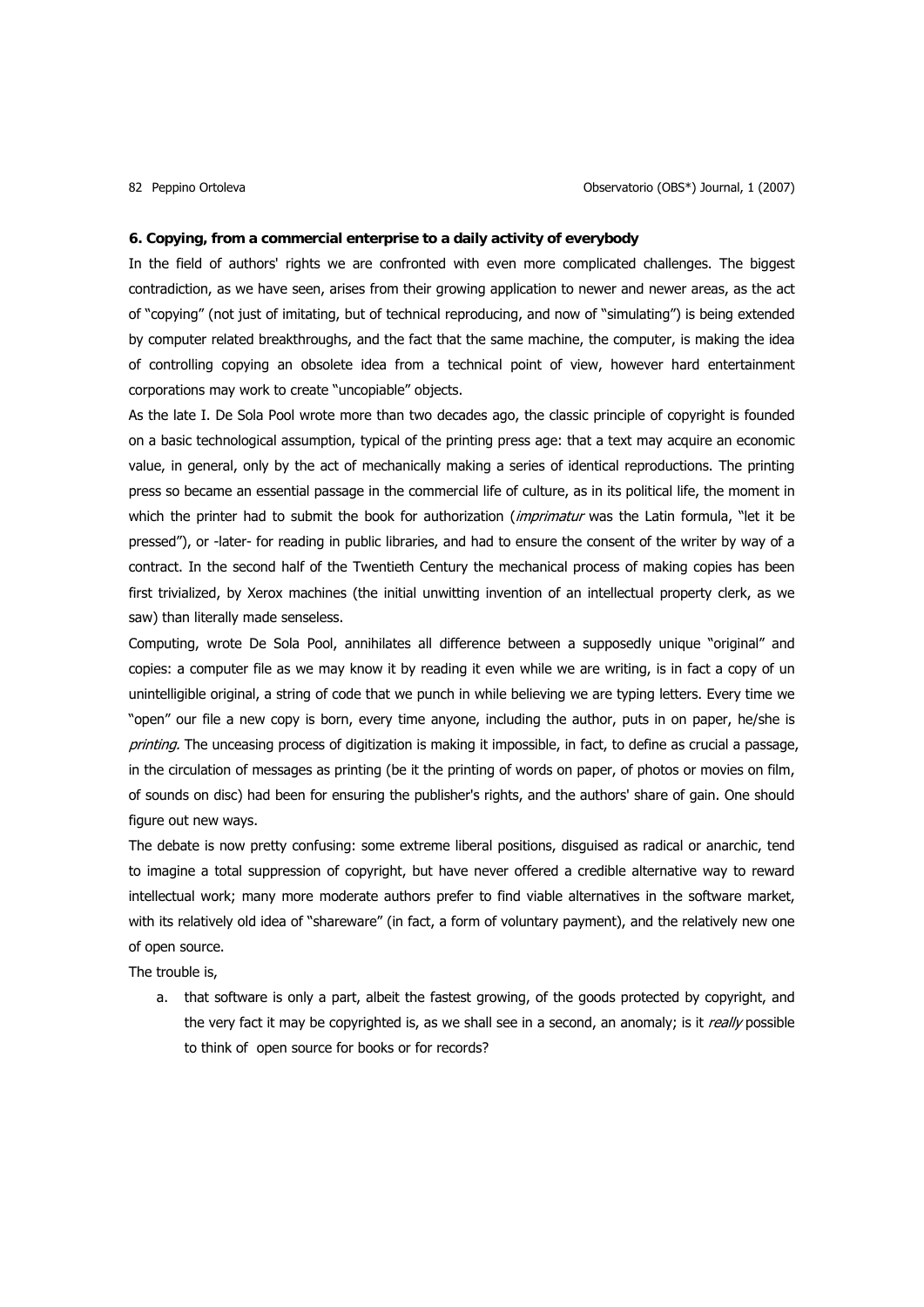- b. that open source has been a success essentially because of the introduction of a very powerful system, Linux, that many big companies have adopted, and that may pay itself not through the selling of copies" but through the selling of related services: which, after all, is not so different from the old, pre-PC, IBM way;
- c. that basing a new institutional system on good feelings and volunteering is putting it on very shaky foundations: volunteering is free and personal, an act of donation; societies live on freedoms *and* duties, on rules applicable to everybody *and* fields of personal choice.

# **7. Copying...what? Some very modest suggestions**

We are back to our paradox. The idea itself of a copyright has lost much of its original meaning, and may not count on a very long future. On the other hands, its illness is not comparable to a consuming disease; on the contrary, copyright is growing and being extended, to many new fields. And it is often invoked not (as in the original idea) to protect the immaterial content of a material support, but to protect the immaterial good per se, an idea, a style, even a fictional character. Grateful as they might be to copyright, that made their living and freed them from the exclusive power of rich patrons, writers like Henry Fielding would be shocked to discover that their heirs are barred from writing new novels about already novelized characters. Before writing Tom Jones, Fielding had became a fashionable and a well-to-do man by writing Shamela, an outspoken send up of the archetypal best seller, Pamela...

But probably, it is in the field of software that copyright has been most violently forced beyond its original limits. Software, particularly the basic applications included in "operating system", is not a contents, it is a technical instrument, however creatively conceived. In fact, the choice of copyright over patenting to protect the property of computer software codes was a suggestion that some able lawyers gave the first programmers, in order for them to dodge the long time, and the rigors, of the exams involved in patenting. In fact, the so called licensing now involved in the commercialization of software has nothing to do with the original idea of copyright: a further evidence of how unnatural this legal solution remains, however strong the lobbying power of big software firms may be.

I am not suggesting to suppress intellectual property in the field of software; rather that we should find a specific alternative for it, based on the peculiar type of intellectual work and of information circulation connecter. More in general, we should "unbundle" copyright, dividing the different fields to which it is applied, to find specific solutions for each. A difficult task, sure, but less difficult than finding a "general solution" which may never come, since the generalization of copyright was probably a way of putting pears and apples together in the first place.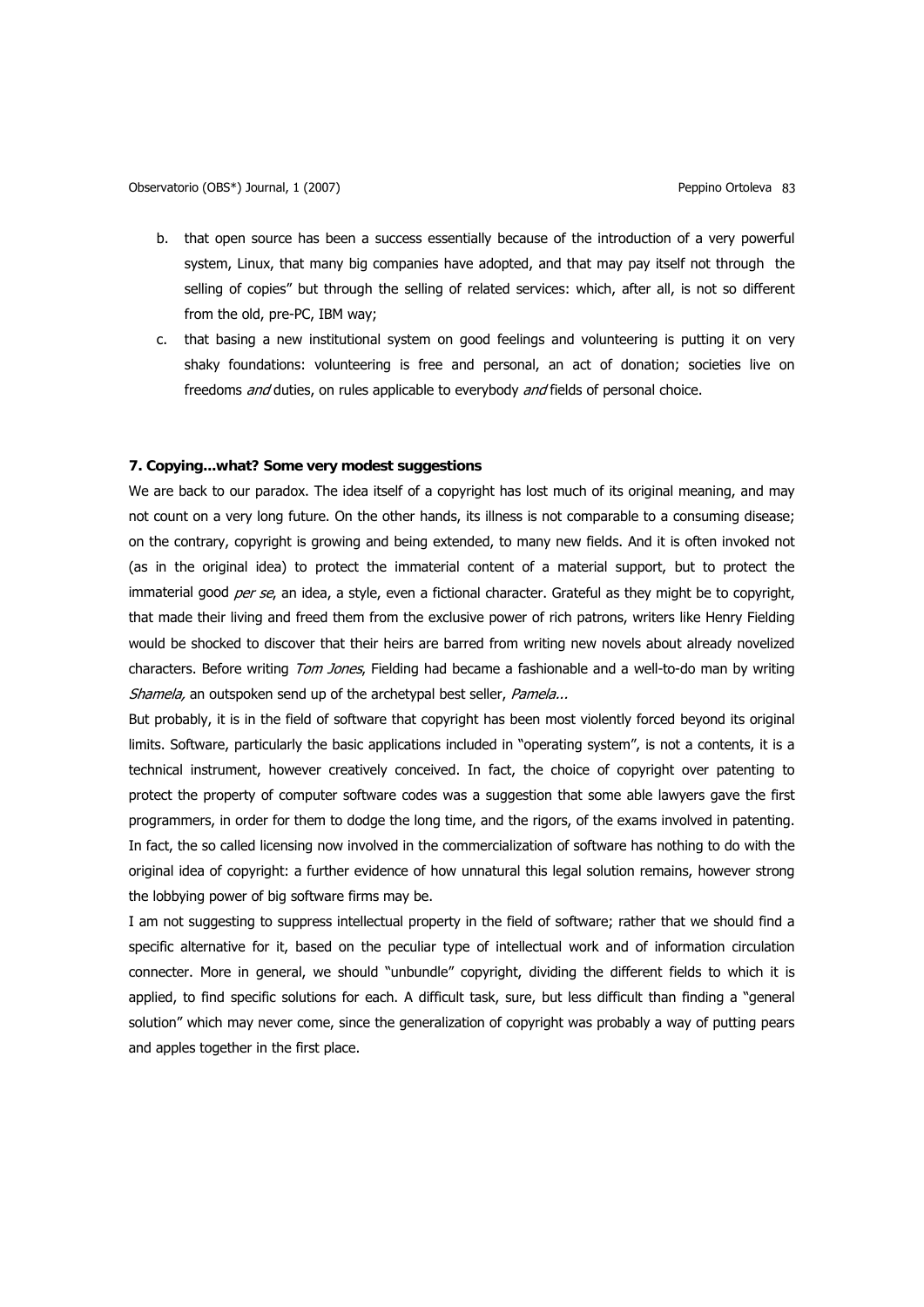I am also suggesting that we should acknowledge a big change that has taken place all along the Twentieth Century, even though few have completely understood it. Intellectual production is more and more rarely an individual act, it is a in general social process, that requires the cooperation of many different subjects often unknown personally to each other. The fact of having understood this, more than the commercial and legal solutions offered, is the great step forward implied in the birth of open source: an idea conceived for a form of intellectual cooperative endeavor that no single individual, nor even a single corporation, can perform. The same may be said about *Creative Commons* forms of licensing. Any modern law for the rewarding of intellectual property can only be considered equitable inasmuch as it considers the plurality of potential beneficiaries. Open source and Creative Commons are important steps in this direction, event though they are far from being a satisfactory solution.

Last, in an information society and in an information economy, the rewarding and the circulation of ideas and knowledge are no more a *private business*, totally regulated by the law of commercial contracts and by purely private institutions: they are a sensitive *political problem*, concerning everybody as a citizen, and many distinct economic and social categories, with their different interests involved.

A landed interest, a manufacturing interest, a mercantile interest, a moneyed interest, with many lesser interests, grow up of necessity in civilized nations, and divide them into different classes, actuated by different sentiments and views. The regulation of these various and interfering interests forms the principal task of modern legislation, and involves the spirit of party and faction in the necessary and ordinary operations of the government.

The words of James Madison, in *The Federalist* no.10, throw light on the future of intellectual property as they do on the past of democracy:

Only a full representation of the different social groups and interests involved in the economics of knowledge and of messages, that are necessarily different from those typical of the industrial age, and an open discussion between them, can help us in finding a way to ensure the people at large the freest circulation of ideas, and each category involved the gains for their past work and the will to produce new creations and inventions.

# **References**

Dickens, Charles (1842). American Notes. Available online: [www.online-literature.com/dickens/americannotes](http://www.online-literature.com/dickens/americannotes)